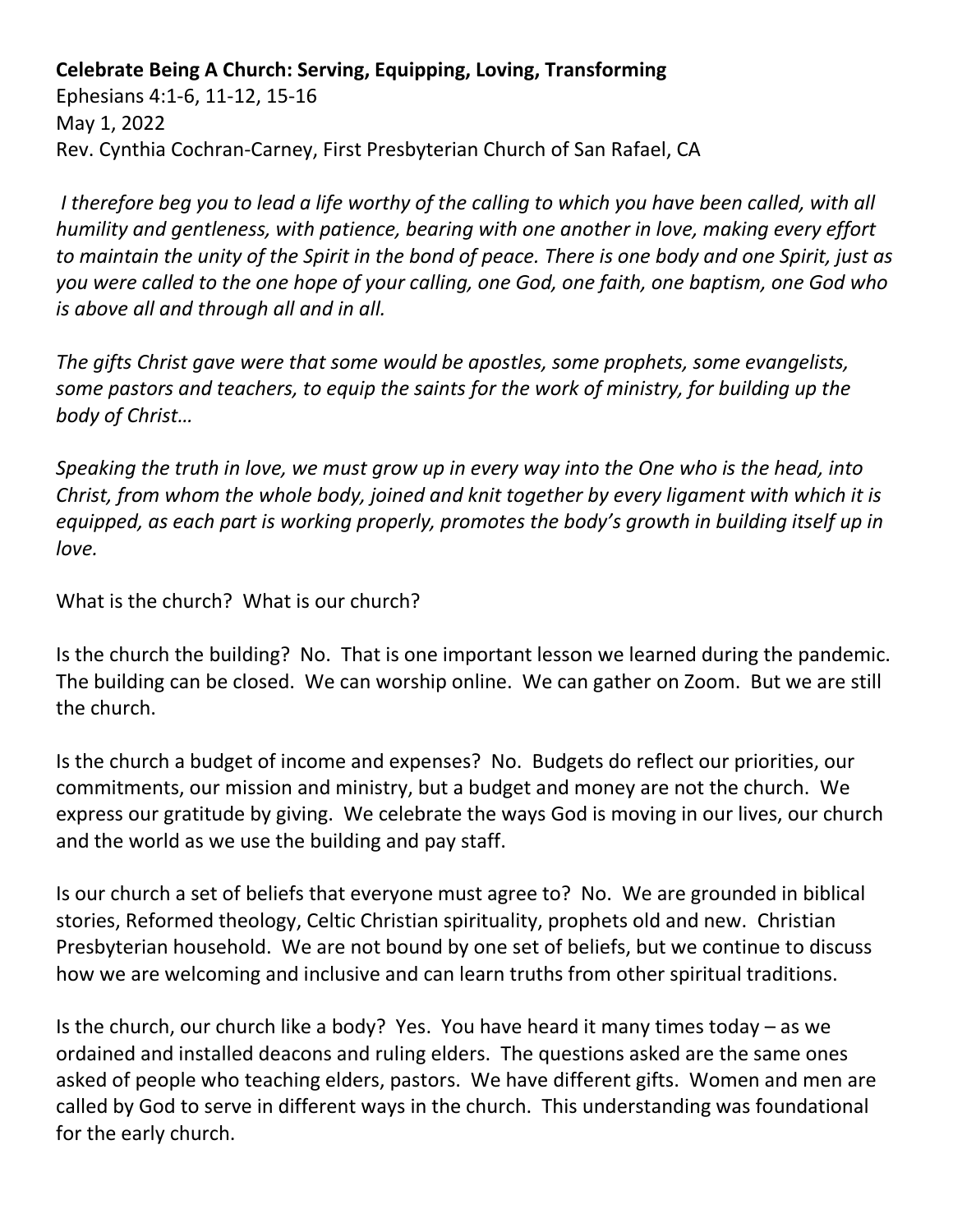Ephesians 4 is, in part, about the kind of leaders which the church needs--people who can be catalysts, both challenge and comfort and inspire the congregation as we move into new challenges and opportunities.

Verses 11-13 tell us, in quick, summary fashion, about some of the people whom God has given to lead the church: "The gifts Christ gave were that some would be apostles, some prophets, some evangelists, some pastors and teachers."

The text also describes the work God calls those leaders to do: equip the saints (the people) for the work of ministry, build up the body of Christ, help people to become more Christ-like.

"Equipping" is listening, teaching, training, supporting. It is also about restoration and healing. The word **equip** in our text comes from an interesting family of Greek words which describe, among other things, the setting of broken bones during surgery, fostering healing, and working for rehabilitation.

This same family of words makes an appearance in the Gospel of Matthew's account of Jesus' calling Galilean fisher-folk to be his followers. When Jesus invited James and John to the adventure of discipleship, they were "in the boat with their father, mending their nets." (Matthew 4:21) **Mending** is from this same family of words, so mending and equipping are related, which means that to equip is to weave back together the frayed edges of life.

This understanding of equipping means that leadership involves a crucial dimension of healing and restoration. All of us have experiences which rend and tear us; we all have times when fatigue or failure tempts us to give up. As a church we need leaders who are help, encourage, lift up. And these days we need church leaders who are nimble. Who are willing to listen to concerns and to be bold when new direction and new dreams are emerging.

The church is a body, each part with different gifts. The church has leaders who equip the body for ministry, for shared life, for health. Let's imagine some different parts of the body.

Session members – different functions and share leadership. Ears for listening. The part of the brain that remembers who we have been and our core values. And eyes to look around. Where are we now and where do we need to go. Hearts and minds open to the Spirit.

Deacons – Who offer listening ear to offer support. Mouths to offer words of comfort and prayer. Hands to bring meals and hands for holding. Hearts of compassion.

PDA team – hands and feet of the body this week. Hands and arms wielding hammers, nail guns, saws, measuring tape as they rebuild homes in Paradise.